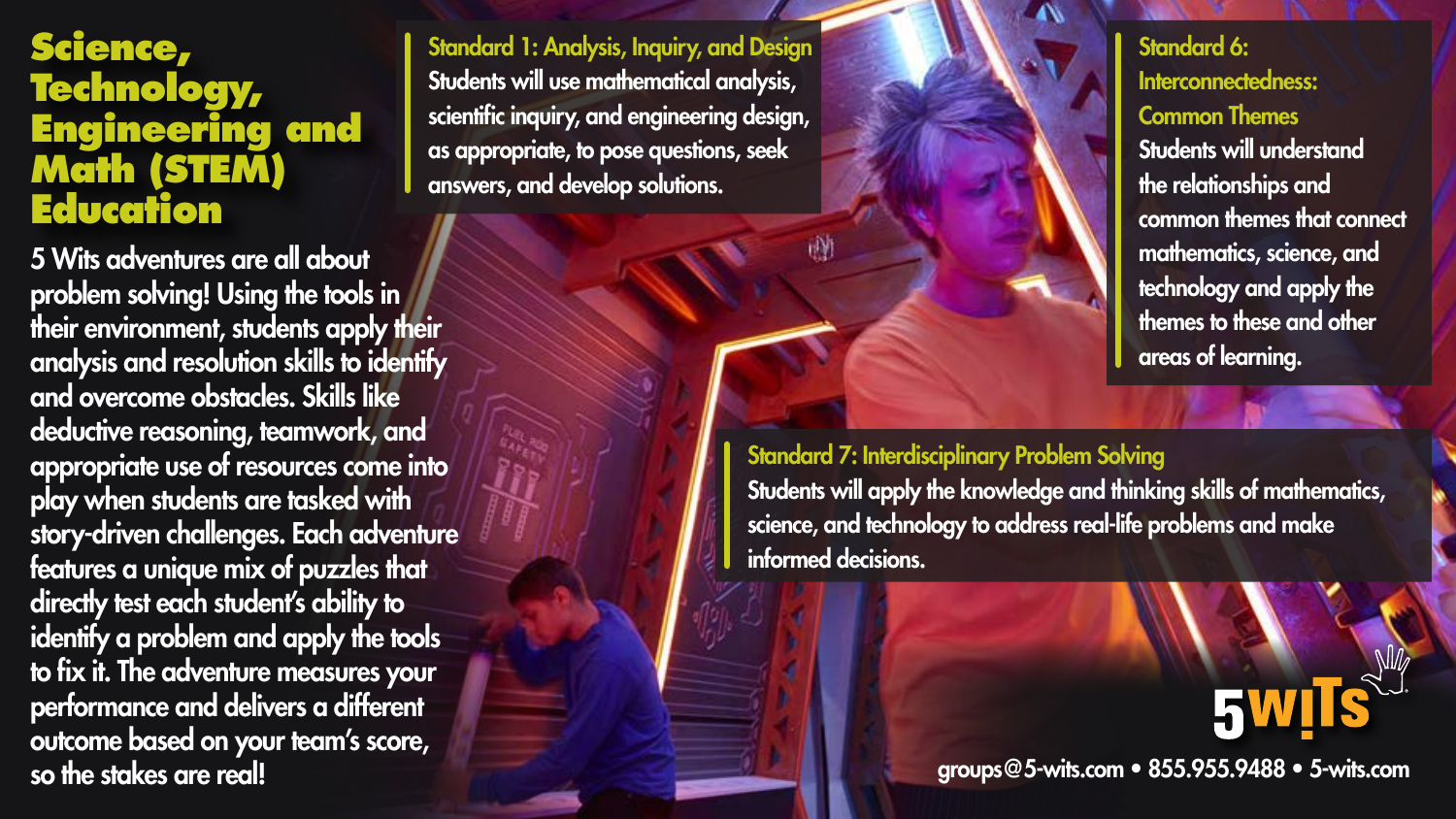## **Social Studies**

Why talk about a medieval castle when you can visit one? Each 5 Wits adventure takes place in a different time and place in world history, from the modern era to thousands of years ago. Students explore real, immersive physical environments themed after various historical periods, such as a castle's dungeon or an Egyptian Pharaoh's burial chamber.

Standard 3: Geography Students will use a variety of intellectual skills to demonstrate their understanding of the geography of the interdependent world in which we live—local, national, and global including the distribution of people, places, and environments over the Earth's surface.

**MARITRA DE L'ANGELIA (PER L'ANGELIA)** 

**5W** 

## Standard 2: World History

Students will use a variety of intellectual skills to demonstrate their understanding of major ideas, eras, themes, developments, and turning points in world history and examine the broad sweep of history from a variety of perspectives.

groups@5-wits.com • 855.955.9488 • 5-wits.com